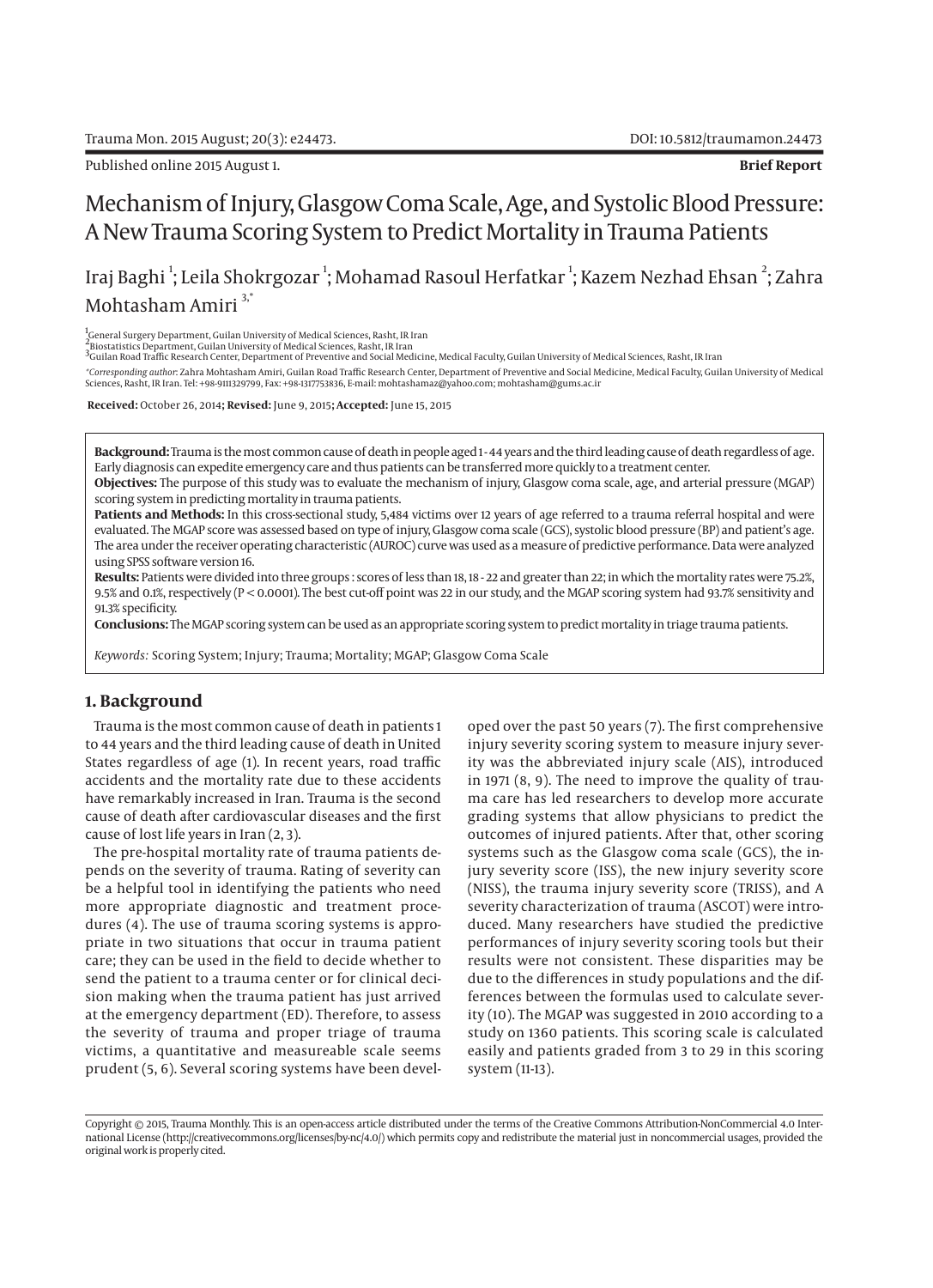## **2. Objectives**

The aim of this study was to assess the MGAP scoring system to predict in-hospital mortality of trauma patients.

# **3. Patients and Methods**

In this study, records of traumatic patients older than 12 years admitted to Poursina teaching and referral Hospital were studied from July 2011 to January 2012. During the study period, 7,749 trauma victims were hospitalized, of which 5,484 patients' records were reviewed randomly. Sample size estimation was performed according to Equation 1 and results of the Sartorius study and Kappa agreement between MGAP and mortality rate (11):

**(1)** CI95%kappa = kappa ± *z* 1 − *α*/2 $\sqrt{p(1-p)/n(1-pe)^2}$ 

P = 0.825; Pe = 0.5; 1 -  $\alpha$  = 0.95; d = 0.02; N = 5546; Sensitivity= 95%; Specificity= 75%.

Records of patients with incomplete necessary data and patients who were transferred to other hospitals were excluded. Data were derived from hospital information system (HIS) because there was no trauma registry. The data consisted of patient demographics, information at the scene of accident (recorded by EMS) or vital signs before reaching the hospital and at the first medical examination, diagnosis, treatment and information upon discharge from the hospital. The MGAP score was calculated as follows:

1. Injury mechanism: penetrating injury (zero score) and blunt injury (+ 4 scores); 2. GCS: the GCS score was exactly entered in the equation; 3. Patient age: age older than 60 years (zero score) and age under 60 years (+ 5 scores); 4. Systolic BP: BP > 120 mmHg (+ 5 scores) and 60 - 120 mmHg (+ 3 scores), and BP < 60 mmHg (zero score).

Total scores ranged from 3 to 29. After data collection, they were analyzed using SPSS version 16. For ethical considerations, data were collected anonymously. To test the normality of MGAP, the Kolmogorov-Smirnov test (K-S test) was used. Mann-Whitney U-test was also used to compare the mean of MGAP score in the groups. In this study, we used the Area under the receiver operating characteristic (AUROC) curve as a measure of predictive performance. The level of significance was set at P < 0.05.

#### **4. Results**

From a total of 5,484 patients,  $77.2\%$  (n = 4,233) were men, and mean age of the patients was 37.06 ± 18 years; the youngest one was 13 and the oldest 95 years old. More than 75% of the patients were younger than 49 years old. Also, 9.4% had penetrating trauma and 90.6% blunt trauma ( Table 1).

The in-hospital mortality rate was 3.6%. The mean values of the MGAP in the injured survivors and dead were 25.5 ± 2.4 and 16.6 ± 3.7 (P < 0.0001), respectively (Table 2). Determining the specificity and sensitivity of different scores of MGAP (6 - 29) for in-hospital mortality prediction indicated that the cut-off 23 had a sensitivity and specificity of 86.3% and 97.4%, respectively. Also, the positive and negative likelihood ratios for this cut-off were  $LR<sup>+</sup> = 7.1$  and LR = 0.03, respectively. However, the best sensitivity and specificity belonged to score 21, which was determined as a cut-off point (Figure 1).

With 93.7% sensitivity and 91.3% specificity, the mortality rate in high-risk patients (MGAP > 18) was 75.2%, in the moderate risk group (18-22) and was 9.5%, but in the lowrisk group decreased to  $0.1\%$  (P < 0.0001, Table 3).

| Table 1. Demographic Information of the Patients and Charac- |  |
|--------------------------------------------------------------|--|
| teristics of Trauma Victims <sup>a,b</sup>                   |  |

| <b>Variables</b> | <b>Values</b> |  |  |
|------------------|---------------|--|--|
| Age Groups, y    |               |  |  |
| $\leq 20$        | 989 (18)      |  |  |
| $21 - 40$        | 2584 (47.1)   |  |  |
| $41 - 60$        | 1205(22)      |  |  |
| >60              | 706 (12.9)    |  |  |
| GCS              |               |  |  |
| $3 - 5$          | 82(1.5)       |  |  |
| $6 - 8$          | 95(1.7)       |  |  |
| $9 - 15$         | 5307 (96.8)   |  |  |
| Gender           |               |  |  |
| Male             | 4233 (77.2)   |  |  |
| Female           | 1251(22.8)    |  |  |
| <b>Mechanism</b> |               |  |  |
| Penetrating      | 515(9.4)      |  |  |
| Blunt            | 4969 (90.6)   |  |  |
| <b>Outcome</b>   |               |  |  |
| Alive            | 5289 (96.4)   |  |  |
| Dead             | 195(3.6)      |  |  |

a Abbreviations: GCS, Glasgow coma scale.

b Data are presented as No. (%).

**Table 2.** Comparing Mean, Standard Deviation and Other Statistical Indices of the Injury Mechanism, Glasgow Coma Scale, Age, and Arterial Pressure Scores Between Those That Died and Those Alive <sup>a,b</sup>

| Outcome, n   | Values           | Min | Max | <b>RV</b> | <b>IR</b> |
|--------------|------------------|-----|-----|-----------|-----------|
| <b>MGAP</b>  |                  |     |     |           |           |
| Alive (5289) | $25.58 \pm 2.40$ | 12  | 29  | 17        | 3         |
| Dead (195)   | $16.69 \pm 3.78$ |     | 27  | 20        | 6         |

a Abbreviations: IR, interquartile range; RV, range of variations.  $b$  P value > 0.0001.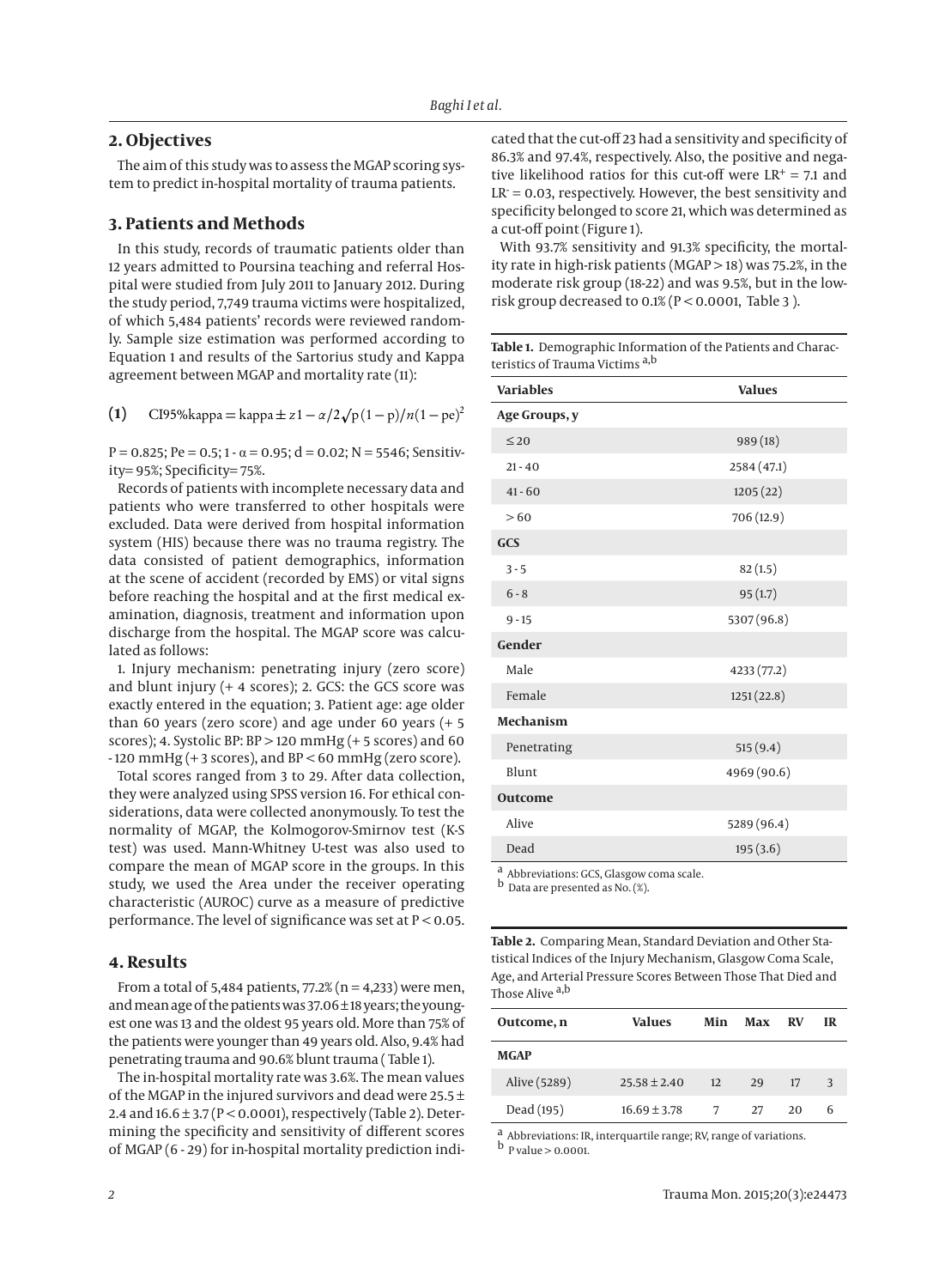

**Figure 1.** Roc Curve of the Mechanism, Glasgow Coma Scale, Age, and Arterial Pressure Scoring System

**Table 3.** In-Hospital Mortality Rate According to Mechanism of Injury, Glasgow Coma Scale, Age, and Arterial Pressure Scoring System a,b

| <b>MGAP Groups</b> | Died        | Alive     |
|--------------------|-------------|-----------|
| $<$ 18             | 39(24.8)    | 118(75.2) |
| $18 - 22$          | 685(90.5)   | 72(9.5)   |
| $23 - 29$          | 4565 (99.9) | 5(0.1)    |

 $a$  P value = 0.0001.

b Data are presented as No. (%).

## **5. Discussion**

Today, modern triage is based on the advances made in field of scoring systems (7). A measurable and quantitative scale is necessary to evaluate the patients, triage them and evaluate the results of trauma centers. Sartorius et al. published a study in 2010 showing that the MGAP system can accurately predict the mortality of trauma patients on admission. They also clarified that calculation, specificity and sensitivity of this system is much easier than that of revised trauma score (RTS) and triage revised trauma score (T-RTS) (11).

The calculation of TRISS needs the information of all injured organs which is not available and measurable on admission; this limits its use (10). This study evaluated the MGAP system for predicting mortality in trauma patients at Poursina Hospital. Most trauma patients in this study were men (77.2%) with mean age of  $37.8 \pm 18$  and over 75% of the patients were younger than 49 years. Chabok et al. in Iran and other studies in other countries were not consistent with our study in terms of age of trauma patients (14, 15). In our study, blunt trauma accounted for 90.6% of trauma cases and most deaths (98.97%) were due to blunt trauma. Other studies also suggest higher prevalence of blunt trauma compared to penetrating trauma in addition to higher mortality rate due to blunt trauma (2, 10, 11, 13, 16, 17). Despite that Sartorius and colleagues considered a score of 23 as an appropriate cut-off point in the MGAP system (11), in our study, the best sensitivity and specificity were observed at cut-off 22 (93.7% sensitivity and 91.3% specificity). Sensitivity and specificity score of 23 in our study were 86.3%, and 97.4%, respectively. Thus, here 21 was considered as the cut-off point, and on this basis, the individuals were divided into high-, moderate and low-risk groups. The rate of mortality in high-risk patients (MGAP > 18) was 75.2%, in moderate-risk (MGAP = 18 - 22) 9.5% and in low-risk (MGAP > 22) 0.01%. While in the study by Sartorius, mortality in high-risk individuals was 48% based on cut-off point of 23 and in patients with moderate risk 15% and in those with low risk was 2.8% (11). Of the surviving patients, only 0.6% had MGAP < 18 and those who died, only 1.2% had MGAP > 22. Regardless to controversies about the accuracy of different scoring systems (12, 13, 16, 17), it seems that according to results, MGAP is a suitable means to triage trauma patients due to its good prediction power and. This system is not useful for children's triage, and factors such as underlying diseases or certain medications, including some anticoagulant are not considered in this system.

## **Acknowledgements**

We gratefully acknowledge the clinical research development center of Poursina Hospital, Rasht, Iran.

# **Authors' Contributions**

Study design: Iraj Baghi, MohamadRasoul Herfatkar, Kazem Nezhad Ehsan, and Zahra Mohtasham Amiri. Data collection: Iraj Baghi, Leila Shokrgozar, and Mohamad Rasoul Herfatkar. Analysis and interpretation of data: Kazem Nezhad Ehsan and Zahra Mohtasham Amiri. Drafting of the manuscript: Iraj Baghi, Leila Shokrgozar, Mohamad Rasoul Herfatkar, and Zahra Mohtasham Amiri.

# **References**

- Brunicardi F, Andersen D, Billiar T, Dunn D, Hunter J, Matthews J, et al. *Schwartz's Principles of Surgery, Ninth Edition.* New York: Mc-Graw-Hill Education; 2009.
- 2. Zargar M, Modaghegh MH, Rezaishiraz H. Urban injuries in Tehran: demography of trauma patients and evaluation of trauma care. *Injury.* 2001;**32**(8):613–7.
- 3. Montazeri A. Road-traffic-related mortality in Iran: a descriptive study. *Public Health.* 2004;**118**(2):110–3.
- 4. Rehn M, Perel P, Blackhall K, Lossius HM. Prognostic models for the early care of trauma patients: a systematic review. *Scand J Trauma Resusc Emerg Med.* 2011;**19**:17.
- 5. Wisner DH. History and current status of trauma scoring systems. *Arch Surg.* 1992;**127**(1):111–7.
- 6. Civil ID, Schwab CW. The Abbreviated Injury Scale, 1985 Revision: A Condensed Chart For Clinical Use. *J Trauma Inj Infect Critic Care.* 1988;**28**(1):87–90.
- 7. Bedrick EJ, Skinner D, Driscall P. *Emergencies in surgery, 2nd Edition.* Mosbey; 1999.